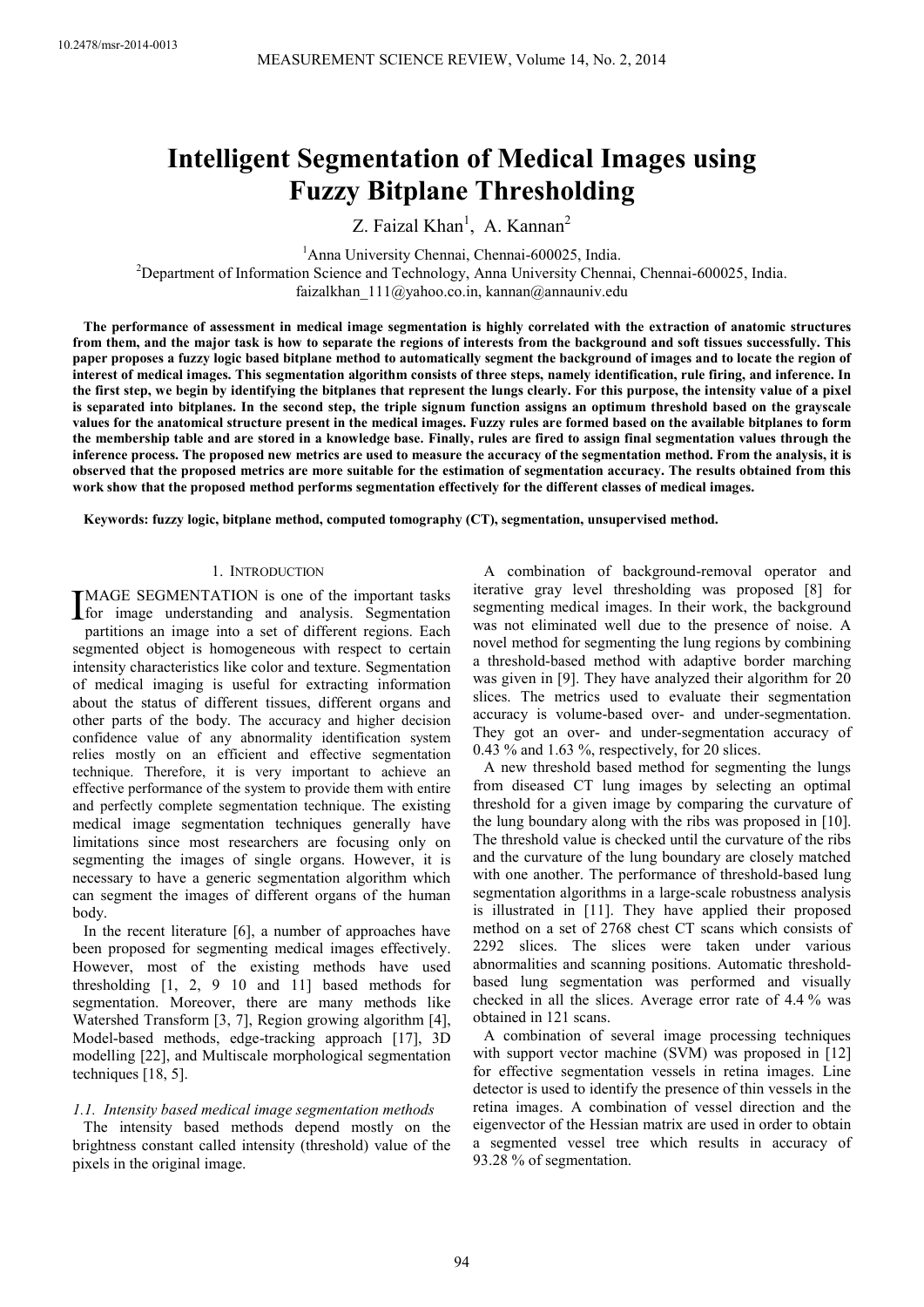A combination of the radial projection and support vector machine (SVM) is proposed in [21] for the process of segmenting vessels present in the CT retina images. In their work, the blood vessels are located using radial projections. The SVM classifier is used in a semi-supervised selftraining to extract the major structure of vessels. An average accuracy of 0.7410 is obtained for a set of datasets taken from the DRIVE database.

An effective retinal vessel segmentation technique based on supervised classification using an ensemble classifier of boosted and bagged decision trees was proposed in [26]. A novel neural network based methodology for the segmentation of retinal vessels was presented in [25]. The neural network is trained in only one database which proves to be effective and robust in segmenting the vessels present in retina images. An average accuracy of 0.9452 is obtained for the set of database images.

An improved watershed transform using prior information was proposed in [3], which segments multiple medical images including knee cartilage and gray/white matters. An automated multi-organ segmentation method for 3D abdominal CT images based on a spatially-divided probabilistic atlas was proposed in [19]. Their proposed method was evaluated using 100 abdominal CT images with manually created ground truth data. Experimental results revealed that their algorithm can segment the liver, spleen, pancreas, and kidneys with an accuracy rate of 95.1 %, 91.4 %, 69.1 %, and 90.1 %, respectively. An automatic missing organ detection scheme was explained in [20] by combining the abnormalities present in the post-surgical organ motion and organ-specific intensity homogeneity, along with the atlas-based multi-organ detection. Their proposed method was validated with 44 abdominal CT scans resulting in 93.3 % accuracy for detecting the multiple organs.

From the works found in the literature, it has been observed that most of the existing works were proposed for segmenting only single organs in medical images. Therefore, it is necessary to propose a new and efficient technique to segment the multiple organs in medical images and to measure the accuracy of segmentation. In such a scenario, the existing methods are not suitable to measure the segmentation accuracy. Therefore, it is necessary to propose a new metrics for multi-organ segmentation algorithm.

#### 2. FUZZY BITPLANE THRESHOLDING

In this paper, a fuzzy logic with bitplane thresholding has been proposed for effective segmentation of medical images. This proposed method is useful for making effective decisions under uncertainty. In addition, new metrics have been proposed in this method for effective measurement of segmentation accuracy.

# *2.1. Overview of the proposed method*

The FLBP method is a combination of bitplane processing of the image and fuzzy logic applied to each pixel. For implementing the FLBP method:

a) The grayscale values in the CT image are considered to decide the threshold value.

- b) The grayscale image is separated into 8 monochrome images in order to obtain the bit values from each bitplane.
- c) Eight features are formed at each pixel. They are F8, F7, F6, F5, F4, F3, F2, and F1. The numbers in the feature variables indicate the bitplane.
- d) Three signum membership functions are used to form a fuzzy membership table in order to assign a bit value '0' or '1' to the bitplanes.
- e) Inference is carried out for the foreground and background based on the bit values assigned using membership table.
- f) Defuzzification is performed with maximum number '1' or '0' in a 3 X 3 window considering foreground and background bit values of each pixel to decide the final segmentation.
- g) Regions of interest are separated from its original CT images.

The proposed system is based on grayscale processing. Fuzzy rules are developed and used for determining the optimum segmentation of anatomic structures from the background of medical images. In this work, lung and diabetic retinopathy images are taken as example to prove the suitability of the proposed FLBT in segmenting medical images. The diabetic retinopathy images are taken using a FUNDUS camera. The lung images were taken from Lung Image Database Consortium (LIDC) database. These images are taken as example since both are grayscale images.

# *2.2. Fuzzification*

The process of transforming the values from one crisp set into fuzzy set members for qualitative representation is called fuzzification. In this work, the transformation process is performed by the formation of 8 bitplanes, such as Bitplane-1, Bitplane 2, Bitplane 3,…..Bitplane 8. Each bitplane of the image contains 1or 0. Hence, each bitplane is a monochrome image. By observing each bitplane, the gradient of the boundary of image is calculated and a decision is made whether segmentation is required at such gradients. The degree of membership of each object in the image is computed on its association to each bitplane.

# *2.3. Feature extraction*

Feature extraction is a process of extracting representative values that will uniquely distinguish one image from a group of images. In this work, features extracted from lungs are different from the features of other parts of lungs. Many methodologies are available for extracting features of various objects in the lung image. These features are usually normalized values. The 8 features obtained at each pixel are grouped into two categories, namely Foreground (FG) and Background (BG) features as shown in Table 1. Features (F8, F7, F6, F5) belong to the background and features (F4, F3, F2, F1) belong to the foreground.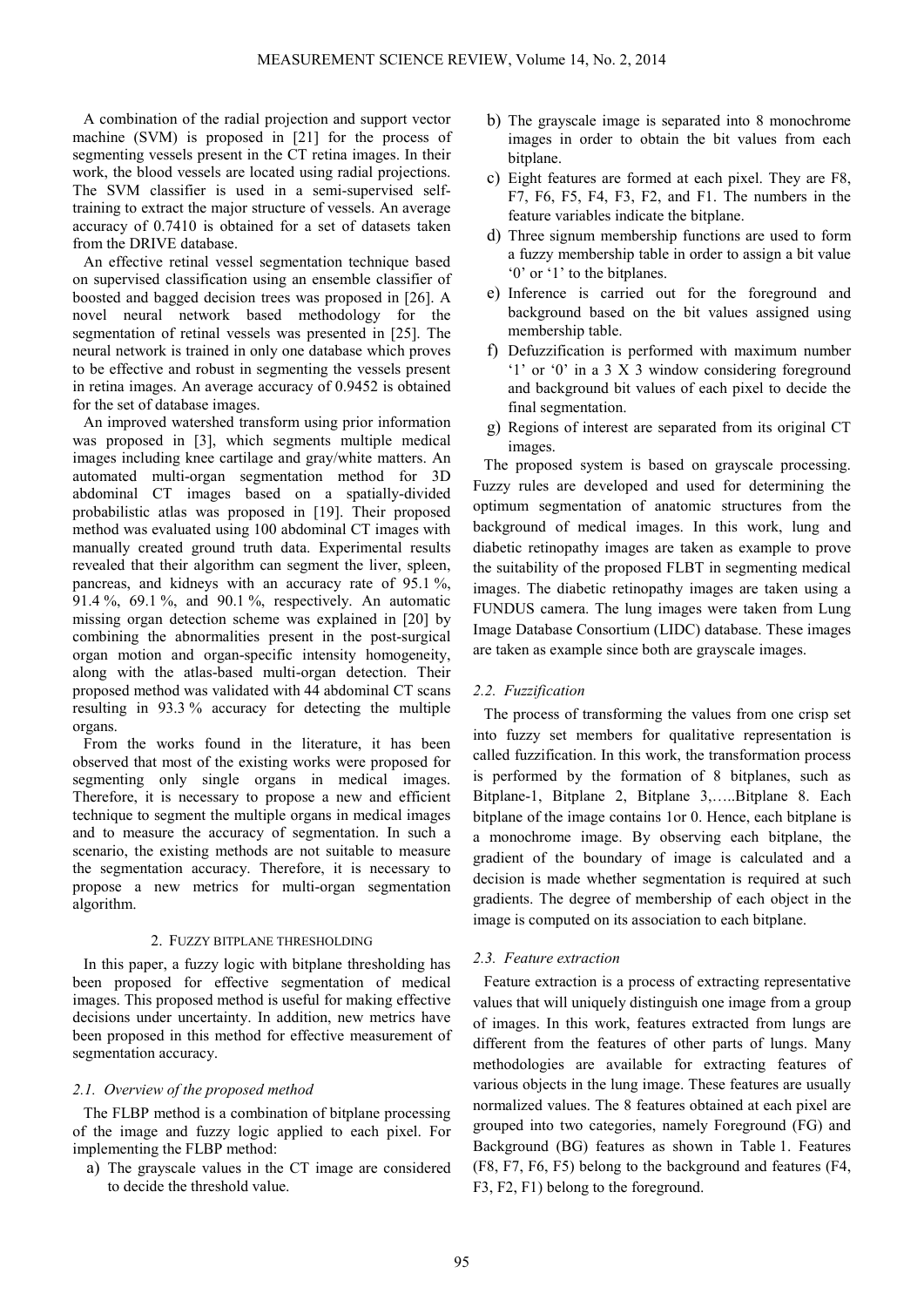Table 1. Feature variables corresponding to each bitplane.

| Bitplane-8 | F8             |                         |
|------------|----------------|-------------------------|
| Bitplane-7 | F7             | oregroun                |
| Bitplane-6 | F <sub>6</sub> | EG)                     |
| Bitplane-5 | F <sub>5</sub> | $\overline{\mathbf{d}}$ |
| Bitplane-4 | F <sub>4</sub> | roun                    |
| Bitplane-3 | F3             | רה                      |
| Bitplane-2 | F <sub>2</sub> | ackgr<br>Ă              |
| Bitplane-1 | F1             |                         |

#### *2.4. Membership table formation*

Membership degree can be expressed by a mathematical function  $\mu_A(x_1)$  that assigns each element in the set a membership degree between '0' and '1'. Let X be the universe of discourse and  $x_i$  is an element of  $X$ . A fuzzy set A in X can be defined as [14]

$$
A = \{x_i, \mu_A(x_i) \, | \, x_i \in X\}
$$
 (1)

The signum function [15] (Sig) is used for modeling the membership degrees. This degree of function is suitable for representing the white and black pixels. In this proposed work, we are focusing on segmentation by using bits. In such case, we get either '0' or '1' rather than getting any intermediate outputs. Hence, we are choosing only signum function.

#### *2.4.1. Triple signum function*

In this paper, we propose a new signum function called triple signum function that outputs the sign of a real number. This function outputs any one value from the three values (- 1, 0, 1), when a real number is given as input to the proposed triple signum function. In order to propose this function, the existing signum function has been modified in this work for suiting our segmentation algorithm by outputting the bit values (1, 0) and hence the outputs of the signum function are (1, 0). This function can be also called as step function since only (1, 0) are obtained.



Fig.1. Triple signum function.

Three signum functions, sig1, sig2, and sig3 shown in Fig.1., are used in this work since three interval levels of thresholds are used. The width of signum 1 is "a-b-c". The position of "b" can be moved towards "a" or towards "c". The width of signum function 2 is "c-d-e". The position of "d" can be shifted toward "c" or towards "e". Similarly, the width of signum function 3 is "e-f-g". The position of "f" can be moved towards "e" or towards "g".

Shifting the position of b, d, and f is based on the segmentation accuracy obtained. The sig2 and sig3 functions are suitable for representing the set of FG bits and is defined as

$$
A = \mu_{A\text{-sig}(x)} = sig(x, a, b, c) \tag{2}
$$

$$
= \begin{cases} 1 & b \leq x \leq c \\ 0 & c \leq x \leq d \\ 1 & x \geq d \end{cases} \tag{3}
$$

The sig1 and sig2 function is suitable for representing the set of BG bits and is defined as

$$
A = \mu_{A\text{-sig}(y)} = sig(x, a, b)
$$
 (4)

$$
A = \begin{cases} 0 & x \leq a \\ 1 & a \leq x \leq b \end{cases}
$$
 (5)

Membership table helps to assign the degree of membership value for the intensity values of different pixels. The membership table is similar to a look up table. The membership table formation is required to associate the input information into output information. The Fuzzy rules for assigning values from membership table are as follows:

| Fuzzy rule 1 | IF F8 $\geq \frac{2}{3}$ F7 then F8 = 1<br>Else $V8 = 0$<br><b>ENDIF</b> |
|--------------|--------------------------------------------------------------------------|
| Fuzzy Rule 2 | IF F7 $\geq \frac{2}{3}$ F6 then F7= 1<br>Else $F7 = 0$<br><b>ENDIF</b>  |
| Fuzzy Rule 3 | IF F6 $\geq \frac{2}{3}$ F5 then F6 = 1<br>Else $F6 = 0$<br><b>ENDIF</b> |
|              | IF $F5 \ge 10$ then $V5 = 1$                                             |
|              | Else $V5 = 0$                                                            |
| Fuzzy Rule 4 | <b>ENDIF</b>                                                             |
| Fuzzy Rule 5 | IF F4 $\geq$ 5 then F4 = 1<br>Else $F4 = 0$<br><b>ENDIF</b>              |
|              | IF $F3 > 5$ then                                                         |
| Fuzzy Rule 6 | $F3 = 1$                                                                 |
|              | Else $F3 = 0$                                                            |
|              | <b>ENDIF</b>                                                             |
| Fuzzy Rule 7 | IF $F2 \geq 2$ then $F2 = 1$<br>Else $V2 = 0$<br>ENDIF                   |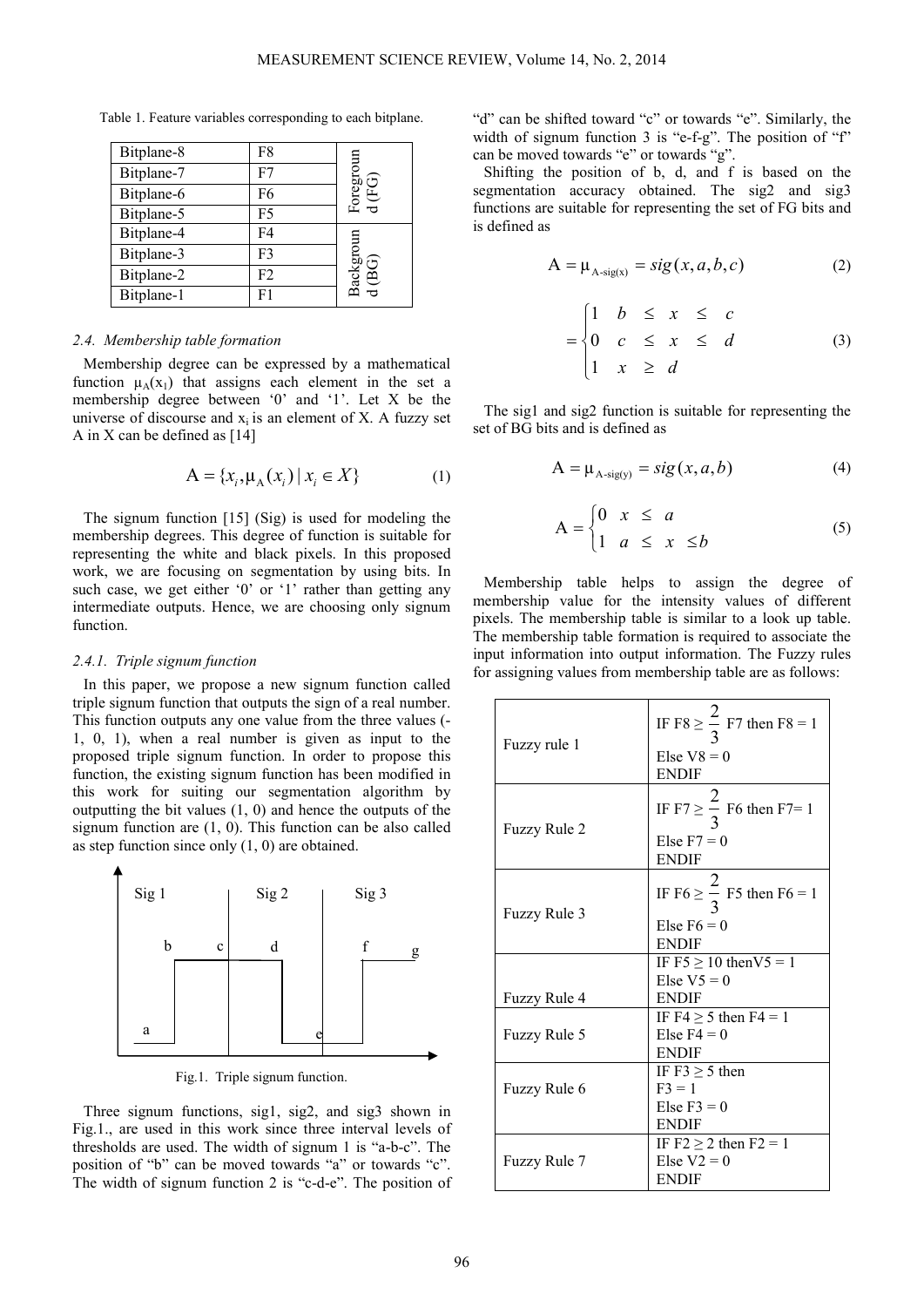#### *2.5. Defuzzification*

Defuzzification is the process of combining the outputs of the inference for each pixel to a final segmented output that provides a segmented foreground against the background of the medical image. There are at least 15 different defuzzification methods. Moreover, we have used the "Maximum" defuzzification method [13]. Due to its generality, maximum refers to the total number of occurrence of either '1' or '0'. The maximum M of the mean can be calculated as follows:

$$
A = \sum_{i=1}^{n} \frac{\mathcal{U}_i}{n}
$$
 (6)

Where  $n = 1$  to 9 and  $u_i$  is the location of bit value 1.

Output of the fuzzy rules is further defuzzified in order to form a crisp value  $\theta_k$  to the Foreground and Background. The equation for obtaining a (crisp) bit value for Foreground is as follows:

$$
\theta_{FG} = \frac{\sum_{i=1}^{n} \delta^{n} \mu_{(A-sig(x))}}{\sum_{i=1}^{n} \delta^{n}}
$$
(7)

Similarly, the equation obtaining a (crisp) bit value for background is as follows:

$$
\theta_{\scriptscriptstyle{BG}^{\scriptscriptstyle{-}}}\frac{\sum\limits_{i=1}^{n}\delta^{n}\mu_{\scriptscriptstyle{(A-sig(y))}}}{\sum_{i=1}^{n}\delta^{n}}
$$
\n<sup>(8)</sup>

Where

$$
\delta^{n} = \sum {\delta(\text{rule 1}) + \delta(\text{rule 2}) \dots \dots + \delta(\text{rule n})}
$$
 (9)

 $\theta_{\scriptscriptstyle{BG}}$  and  $\theta_{\scriptscriptstyle{FG}}$  are the crisp values which are assigned to the Foreground and Background, n is the rule number and  $\delta^{n}$  is the membership function.

$$
\mathbf{f}_s = \begin{cases} 1 & \text{if} \\ 0 & \text{else} \end{cases} \quad \theta_{FG} = 1 \tag{10}
$$

Final segmented region  $f_s$  is obtained from the above equation through the crisp values '0' and '1'.

#### 3. EXPERIMENTAL EVALUATION

The accuracy of segmentation has been evaluated in this work in order to assess the performance of proposed algorithm in segmenting two different medical images. In this section, we present the results of the proposed method qualitatively and quantitatively through image display and experiment measurements. It is easier to evaluate the segmentation accuracy of a method if the segmented object does not have any other smaller objects when compared to the same location of the original image based on counting the number of pixels in the original image. The following two categories of medical images, namely lung images and Eye fundus images, are utilized in the experimentation.

#### *3.1. Existing metrics to measure the segmentation accuracy*

The metrics  $A_s$  defined in [16] is used to measure the accuracy of medical images. In our method, the segmentation accuracy  $A_{pixel}$  is computed using the formula.

$$
A_{pixel} (\%) = \frac{N_c}{T_p} X 100 \tag{11}
$$

Where  $A_{pixel}$  is the segmentation accuracy. N<sub>c</sub> is the number of correctly segmented pixels in the segmented image and  $T_p$  is the total number of pixels corresponding to the unsegmented image.

Fig.2. and Fig.3. give the results of the proposed FLBT technique when applied on the lung and retina data sets. The images shown in the first column are original images and the images shown in the second column are the segmented images obtained by applying the proposed algorithm. From these figures, it is observed that the proposed system produces much smoother results than the other schemes that have been used earlier for segmenting multiple medical images. It is also observed that almost all the existing techniques do not provide better results where segmenting multiple organs is concerned in which there are overlaps of intensities in medical images. Table 2. and 3. show the segmentation accuracy results obtained by segmenting the medical images and are compared using the accuracy metrics.

Table 2. Segmentation accuracy for each lung image using metrics 1.

| Image   | $\rm N_C$ | $T_{P}$ (Ground truth) | $A_{pixel}$ (%) |
|---------|-----------|------------------------|-----------------|
| Image 1 | 40232     | 41882                  | 96.06           |
| Image 2 | 38002     | 38555                  | 98.56           |
| Image 3 | 31232     | 31896                  | 97.85           |
| Image 4 | 41362     | 42372                  | 97.61           |

Table 3. Segmentation accuracy for each retina image using metrics-1.

| Image   | $\rm N_C$ | $T_{P}$ (Ground truth) | $A_{pixel}$ (%) |
|---------|-----------|------------------------|-----------------|
| Image 1 | 1296      | 1356                   | 95.57           |
| Image 2 | 1163      | 1237                   | 94.01           |
| Image 3 | 1223      | 1298                   | 94.22           |
| Image 4 | 1160      | 1249                   | 92.87           |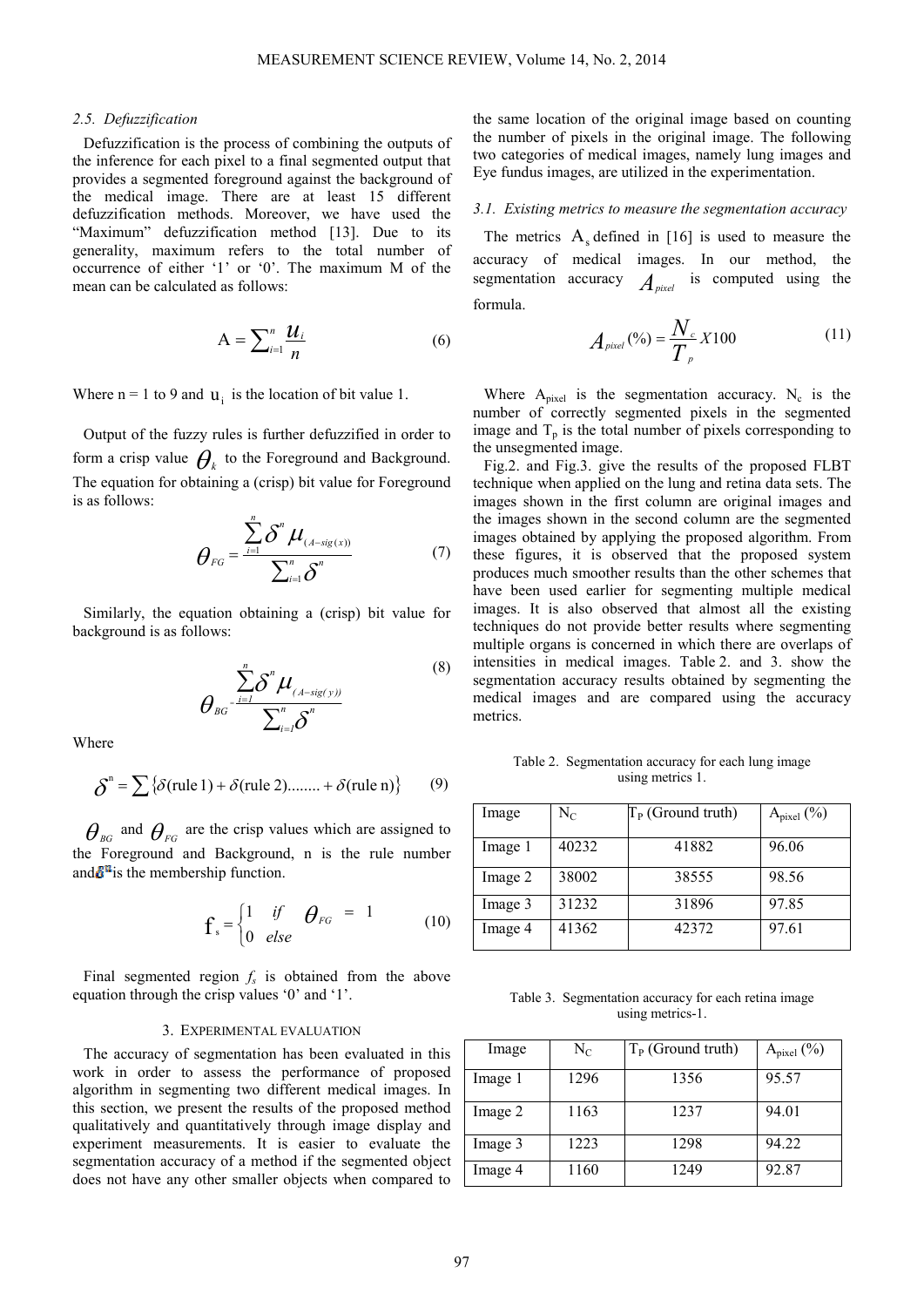

Fig.2. (a-f) Segmentation results of the proposed segmentation algorithm for lung images.

Fig.3. (a-f) Segmentation results of the proposed segmentation algorithm for retina images.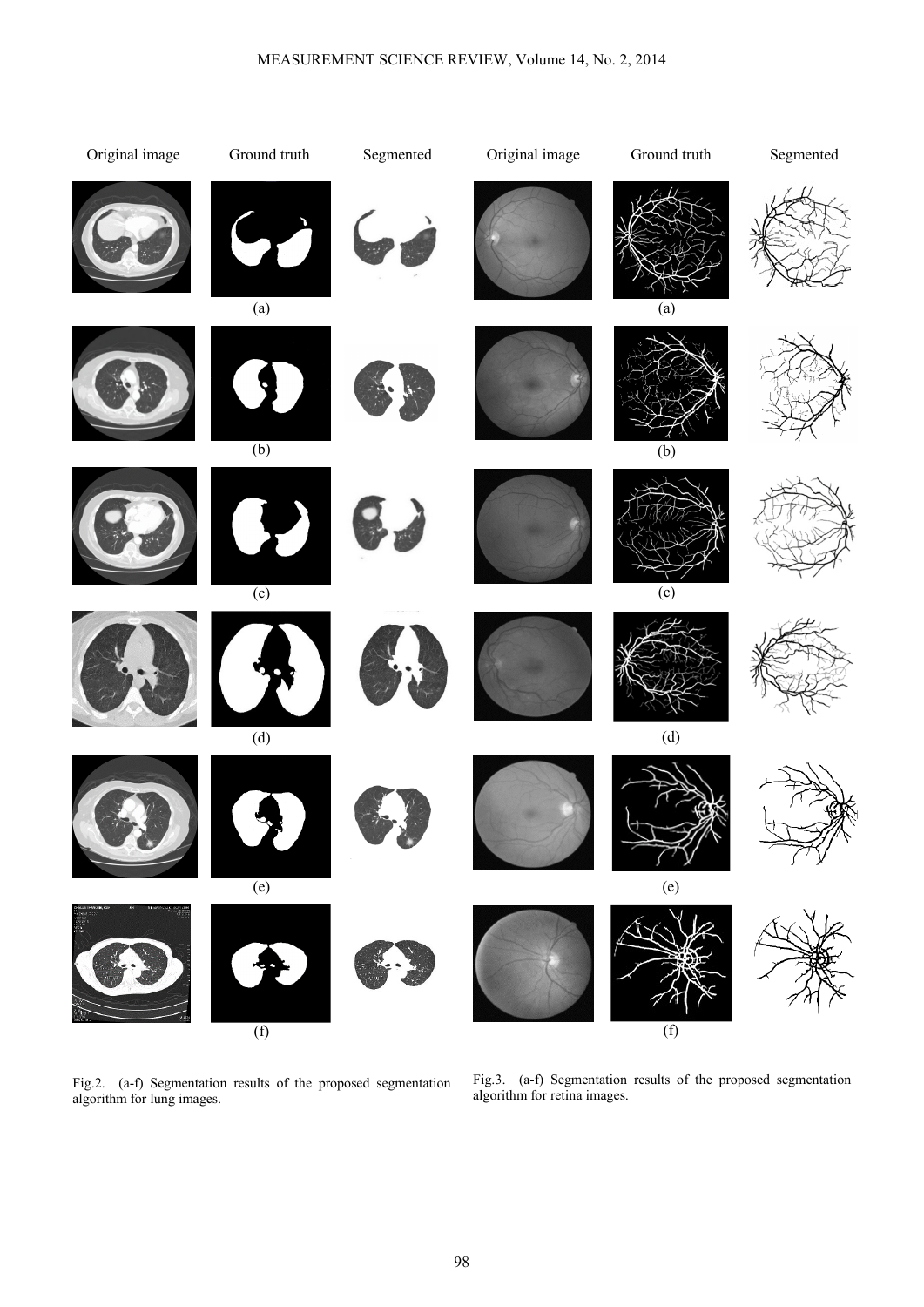# *3.2. Proposed measures to measure the segmentation accuracy*

In this paper, we proposed a metrics to evaluate the segmentation accuracy by using the region properties of images. We define the segmentation accuracy  $A_{\text{prop}}$  using the following equation to evaluate the quality of the segmented lungs:

$$
A_{prop} = \frac{S_{prop}}{O_{prop}} \times 100
$$
 (12)

In addition, we proposed two new metrics, namely  $S_{\text{prop}}$ and  $O_{\text{prop}}$  which are defined as follows:

$$
S_{\text{Prop}} = (Solidity + Area + Perimeter)_{\text{Segmentedimage}}
$$
\n(13)

$$
O_{\text{Prop}} = (Solidity + Area + Perimeter)_{\text{Unsegmentedimage}}
$$
\n(14)

Where  $S_{\text{prop}}$  and  $O_{\text{prop}}$  are the region properties of the segmented and unsegmented images, respectively. These metrics are useful for measuring the segmentation accuracy by calculating the region properties of segmented images and its ground truth images.

Solidity is a scalar value which specifies the proportion of the pixels in the convex hull which are also in the region. Area is the actual number of pixels in the region of interest. Convex Area is a Scalar that specifies the number of pixels in Convex Image. Convex Image is a Binary image (logical) that specifies the convex hull, with all pixels within the hull filled in. Perimeter is the distance around the boundary of the region. Region props compute the perimeter by calculating the distance between each adjoining pair of pixels around the border of the region. The results obtained from the proposed metrics for medical images are shown in Table 4. and 5. Themetrics-2 proposed in this paper is an alternative measure to compare the segmentation accuracy since it is more meaningful when compared to method-1. The important properties like solidity, perimeter, and Area can be used. These three values are obtained for segmented and unsegmented (Ground truth) images.

Ground truth image has been formed manually for all the images using Adobe Photoshop. This ground truth image has been formed in discussion with a medical doctor so that the lung and brain is correctly marked with Adobe Photoshop. The percentage of segmentation is relative with respect to the ground truth image

## *3.3. Measurement and analysis of over/under segmentation*

To evaluate the segmentation performance, we used two error metrics which are used to measure the oversegmentation and under-segmentation rates. In this proposed segmentation method, we define the over-segmentation of a region of interest as the region volume that is regarded as tissue, and we also define the under-segmentation of the region of interest as the tissue that is regarded as region volume.



Fig.4. Over segmentation/ under segmentation for lung images.



Fig.5. Over segmentation/under segmentation for Retina images.

The over-segmentation and under-segmentation ratios for the 10 lung and retina datasets are shown in Fig.4. and 5. The average over-segmentation volume error per case is 0.32 % and 0.38 % of the entire volume, while the average under-segmentation is 1.39 % and 1.56 %, respectively.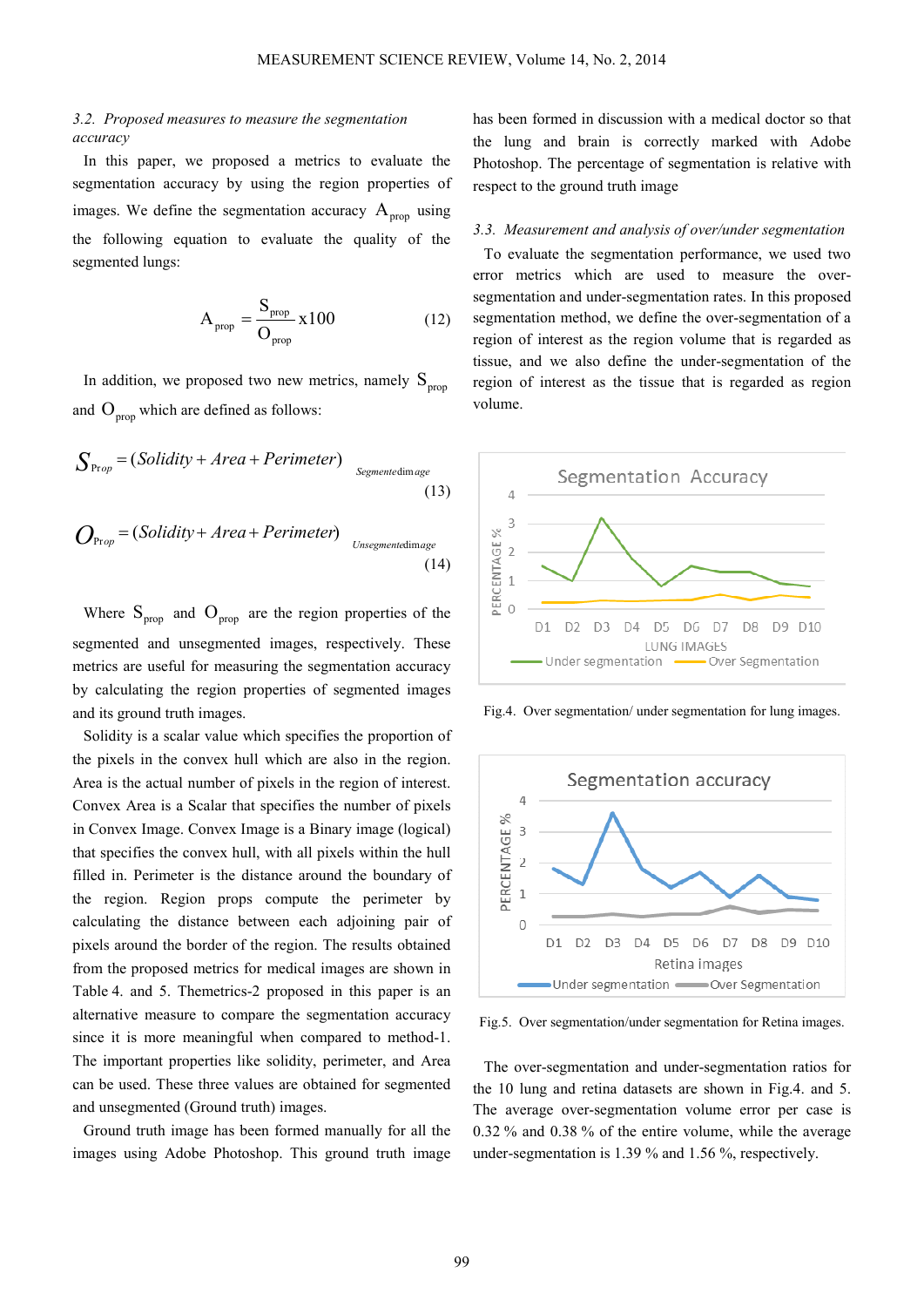# MEASUREMENT SCIENCE REVIEW, Volume 14, No. 2, 2014

| Image   |             | Solidity | Area  | Perimeter | Total        | $A_{prop}$ |
|---------|-------------|----------|-------|-----------|--------------|------------|
| Image 1 | segmented   | 0.76535  | 43412 | 1541.4398 | 44954.156335 | 97.8112    |
|         | unsegmented | 0.76535  | 44216 | 1743.4398 | 45960.156335 |            |
| Image 2 | Segmented   | 0.679    | 37759 | 1832.9068 | 39592.5858   | 97.5557    |
|         | Unsegmented | 0.679    | 38553 | 2030.9068 | 40584.5858   |            |
| Image 3 | Segmented   | 0.71355  | 31096 | 1307.0235 | 32403.73705  | 97.2943    |
|         | Unsegmented | 0.8376   | 31897 | 1407.0235 | 33304.8611   |            |
| Image 4 | Segmented   | 0.8376   | 42361 | 1151.918  | 43213.81766  | 98.4958    |
|         | unsegmented | 0.8376   | 42371 | 1501.918  | 43873.7556   |            |

Table 4. Individual segmentation accuracy for lung images using proposed metrics.

Table 5. Individual segmentation accuracy for retina images using proposed metrics.

| Image   |             | Solidity | Area  | Perimeter | Total        | $A_{prop}$ |
|---------|-------------|----------|-------|-----------|--------------|------------|
| Image 1 | segmented   | 0.76605  | 32092 | 2411.0335 | 33303.73605  | 97.5043    |
|         | unsegmented | 0.87008  | 33897 | 2407.0235 | 34304.8611   |            |
| Image 2 | Segmented   | 1.6652   | 40759 | 2832.9568 | 43092.5358   | 97.6780    |
|         | Unsegmented | 0.679    | 38553 | 2030.9068 | 40584.5858   |            |
| Image 3 | Segmented   | 1.649    | 48135 | 1651.918  | 45213.81766  | 98.7549    |
|         | Unsegmented | 1.6116   | 42371 | 2501.918  | 45873.7556   |            |
| Image 4 | Segmented   | 1.6553   | 44412 | 2041.4398 | 46454.156335 | 96.3560    |
|         | Unsegmented | 1.6553   | 46216 | 1743.4398 | 49960.156335 |            |

## *3.4. Comparison of segmentation accuracy*

Several methods have been shown in the literature for the segmentation of anatomic structures in multiple medical images. Among them, the most commonly used methods are the graph cut method [24], watershed transform [3], shape and location optimization techniques [23] and Spatially-Divided Probabilistic atlas based method [19]. Table 6 shows the detailed comparison of segmentation accuracy of the proposed method with three existing multi-organ segmentation techniques. From the table, it can be observed that the segmentation accuracy of the proposed methodology is higher when compared to the other existing methods for segmenting organs form the multiple Computed tomography images.

Table 6. Segmentation accuracy for different techniques.

| Segmentation Accuracy |            |              |  |  |
|-----------------------|------------|--------------|--|--|
| Approaches            | Lung image | Retina image |  |  |
| watershed transform   | 95.305 %   | 95.783 %     |  |  |
| Atlas based method    | 96.257 %   | 96.827 %     |  |  |
| Graph cut method      | 96.853 %   | 96.412 %     |  |  |
| Proposed Approach     | 97.7899 %  | 97.588 %     |  |  |

#### 4. CONCLUSIONS

In this paper, a new fuzzy logic based bitplane thresholding method has been proposed for segmenting the anatomical structures present in multiple medical images effectively. This method overcomes the limitations of existing methods where entire grayscale value of a pixel is considered. Fuzzy logic is used for each bit of a grayscale. Hence, more clarity is obtained in deciding the pixel which requires segmentation. To measure the performance of the proposed segmentation method, new metrics are proposed which measure the segmentation accuracy based on the number of pixels, properties and over/under segmentation ratios. The major contributions of this paper are an algorithm for segmenting multiple CT medical images and a new metrics for the effective measurement of its segmentation accuracy. Future works in this direction can be the proposal of a new technique to analyze the presence of nodules in the segmented regions.

#### **REFERENCES**

- [1] Armato, S.G., Giger, M.L., Moran, C.J. (1999). Computerized detection of pulmonary nodules on CT scans. *Radio Graphics*, 19, 1303-1311.
- [2] Hu, S., Huffman, E.A., Reinhardt, J.M. (2001). Automatic lung segmentation for accurate